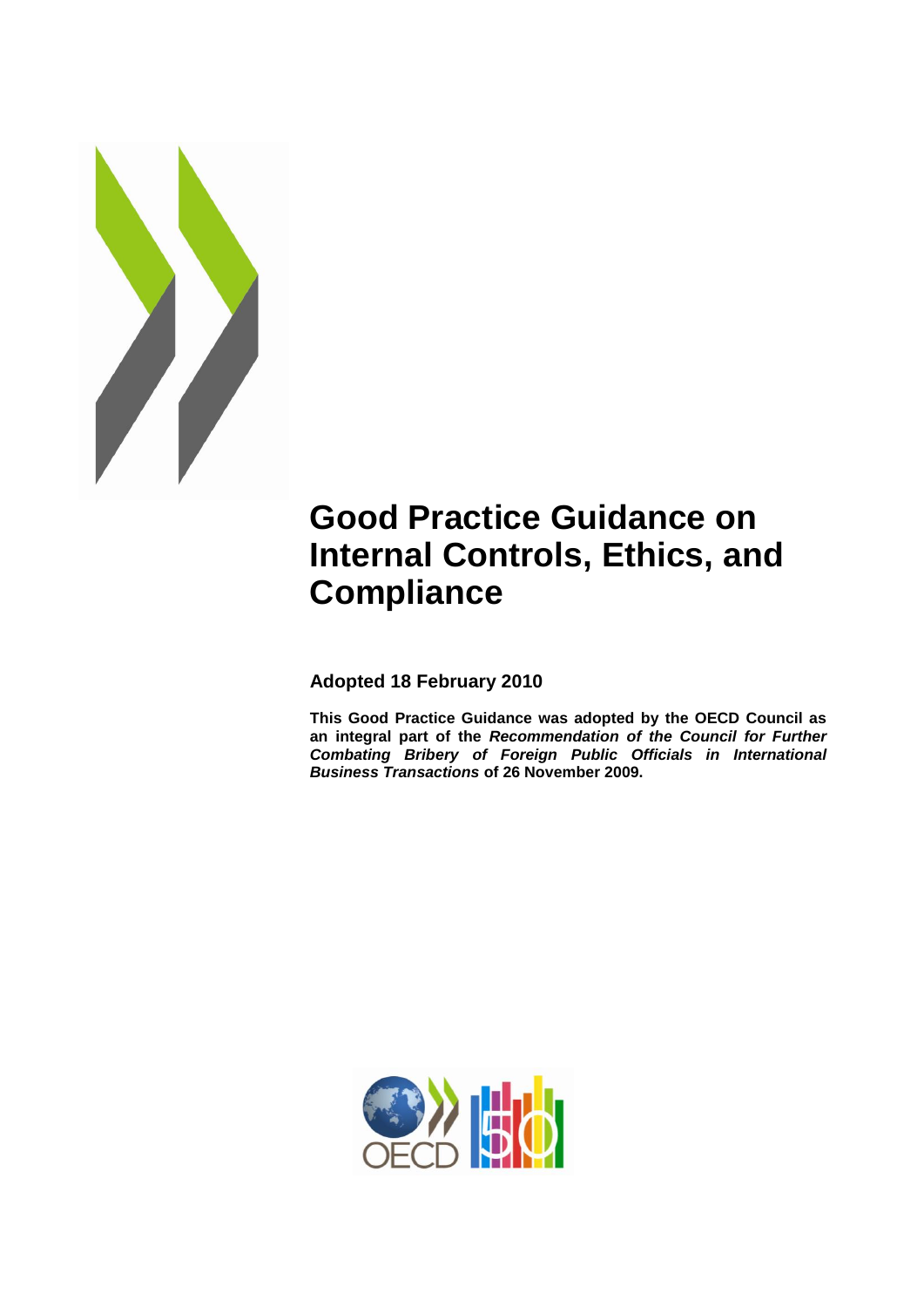### **ANNEX II**

#### **GOOD PRACTICE GUIDANCE ON INTERNAL CONTROLS, ETHICS, AND COMPLIANCE**

*This Good Practice Guidance acknowledges the relevant findings and recommendations of the Working Group on Bribery in International Business Transactions in its programme of systematic followup to monitor and promote the full implementation of the OECD Convention on Combating Bribery of Foreign Public Officials in International Business Transactions (hereinafter "OECD Anti-Bribery Convention"); contributions from the private sector and civil society through the Working Group on Bribery's consultations on its review of the OECD anti-bribery instruments; and previous work on preventing and detecting bribery in business by the OECD as well as international private sector and civil society bodies.* 

#### *Introduction*

This Good Practice Guidance (hereinafter "Guidance") is addressed to companies for establishing and ensuring the effectiveness of internal controls, ethics, and compliance programmes or measures for preventing and detecting the bribery of foreign public officials in their international business transactions (hereinafter "foreign bribery"), and to business organisations and professional associations, which play an essential role in assisting companies in these efforts. It recognises that to be effective, such programmes or measures should be interconnected with a company's overall compliance framework. It is intended to serve as non-legally binding guidance to companies in establishing effective internal controls, ethics, and compliance programmes or measures for preventing and detecting foreign bribery.

This Guidance is flexible, and intended to be adapted by companies, in particular small and medium sized enterprises (hereinafter "SMEs"), according to their individual circumstances, including their size, type, legal structure and geographical and industrial sector of operation, as well as the jurisdictional and other basic legal principles under which they operate.

#### *A) Good Practice Guidance for Companies*

Effective internal controls, ethics, and compliance programmes or measures for preventing and detecting foreign bribery should be developed on the basis of a risk assessment addressing the individual circumstances of a company, in particular the foreign bribery risks facing the company (such as its geographical and industrial sector of operation). Such circumstances and risks should be regularly monitored, re-assessed, and adapted as necessary to ensure the continued effectiveness of the company's internal controls, ethics, and compliance programme or measures.

Companies should consider, *inter alia*, the following good practices for ensuring effective internal controls, ethics, and compliance programmes or measures for the purpose of preventing and detecting foreign bribery:

- 1. strong, explicit and visible support and commitment from senior management to the company's internal controls, ethics and compliance programmes or measures for preventing and detecting foreign bribery;
- 2. a clearly articulated and visible corporate policy prohibiting foreign bribery;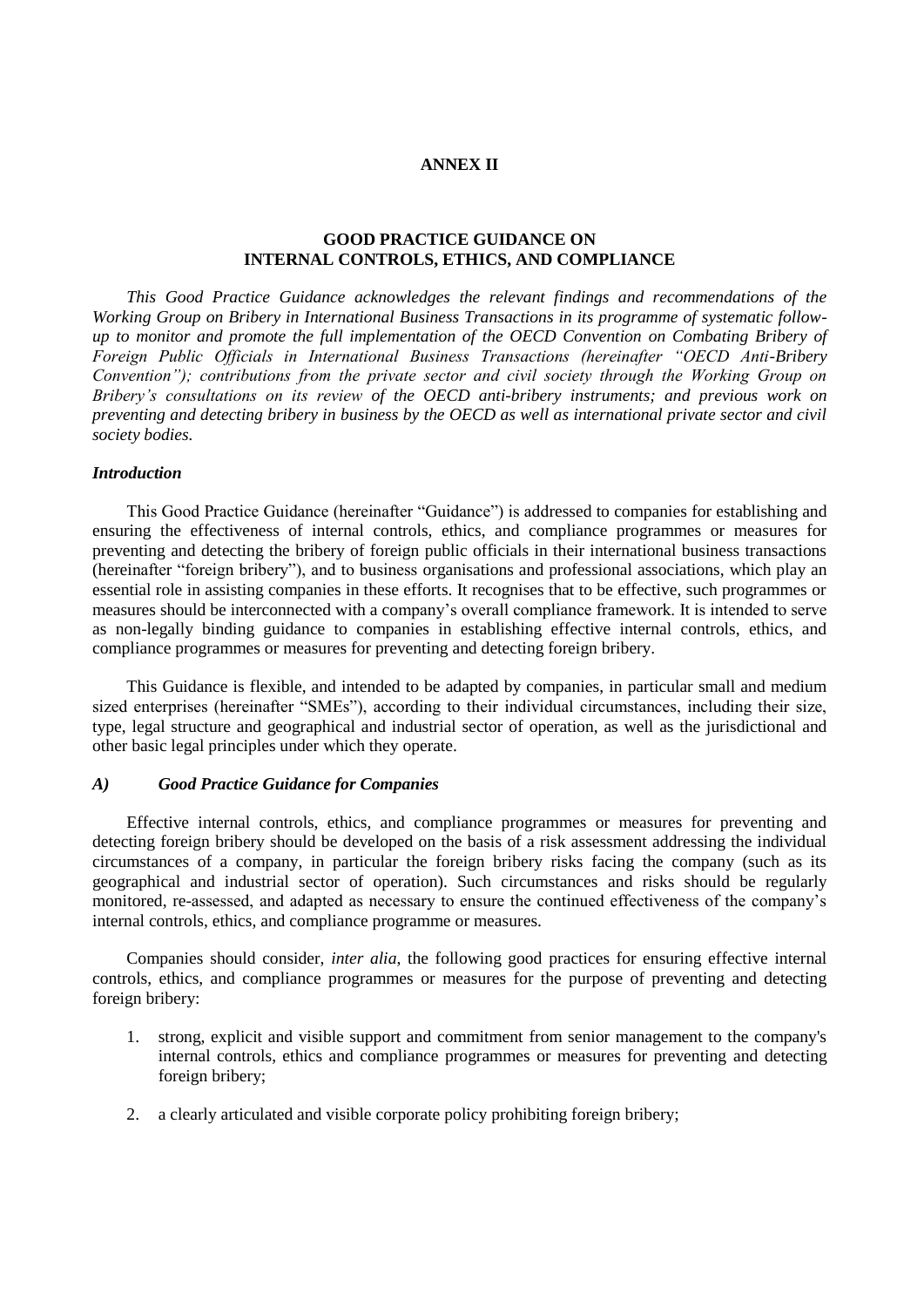- 3. compliance with this prohibition and the related internal controls, ethics, and compliance programmes or measures is the duty of individuals at all levels of the company;
- 4. oversight of ethics and compliance programmes or measures regarding foreign bribery, including the authority to report matters directly to independent monitoring bodies such as internal audit committees of boards of directors or of supervisory boards, is the duty of one or more senior corporate officers, with an adequate level of autonomy from management, resources, and authority;
- 5. ethics and compliance programmes or measures designed to prevent and detect foreign bribery, applicable to all directors, officers, and employees, and applicable to all entities over which a company has effective control, including subsidiaries, on, *inter alia*, the following areas:
	- i) gifts;
	- ii) hospitality, entertainment and expenses;
	- iii) customer travel;
	- iv) political contributions;
	- v) charitable donations and sponsorships;
	- vi) facilitation payments; and
	- vii) solicitation and extortion;
- 6. ethics and compliance programmes or measures designed to prevent and detect foreign bribery applicable, where appropriate and subject to contractual arrangements, to third parties such as agents and other intermediaries, consultants, representatives, distributors, contractors and suppliers, consortia, and joint venture partners (hereinafter "business partners"), including, *inter alia*, the following essential elements:
	- i) properly documented risk-based due diligence pertaining to the hiring, as well as the appropriate and regular oversight of business partners;
	- ii) informing business partners of the company's commitment to abiding by laws on the prohibitions against foreign bribery, and of the company's ethics and compliance programme or measures for preventing and detecting such bribery; and
	- iii) seeking a reciprocal commitment from business partners.
- 7. a system of financial and accounting procedures, including a system of internal controls, reasonably designed to ensure the maintenance of fair and accurate books, records, and accounts, to ensure that they cannot be used for the purpose of foreign bribery or hiding such bribery;
- 8. measures designed to ensure periodic communication, and documented training for all levels of the company, on the company's ethics and compliance programme or measures regarding foreign bribery, as well as, where appropriate, for subsidiaries;
- 9. appropriate measures to encourage and provide positive support for the observance of ethics and compliance programmes or measures against foreign bribery, at all levels of the company;